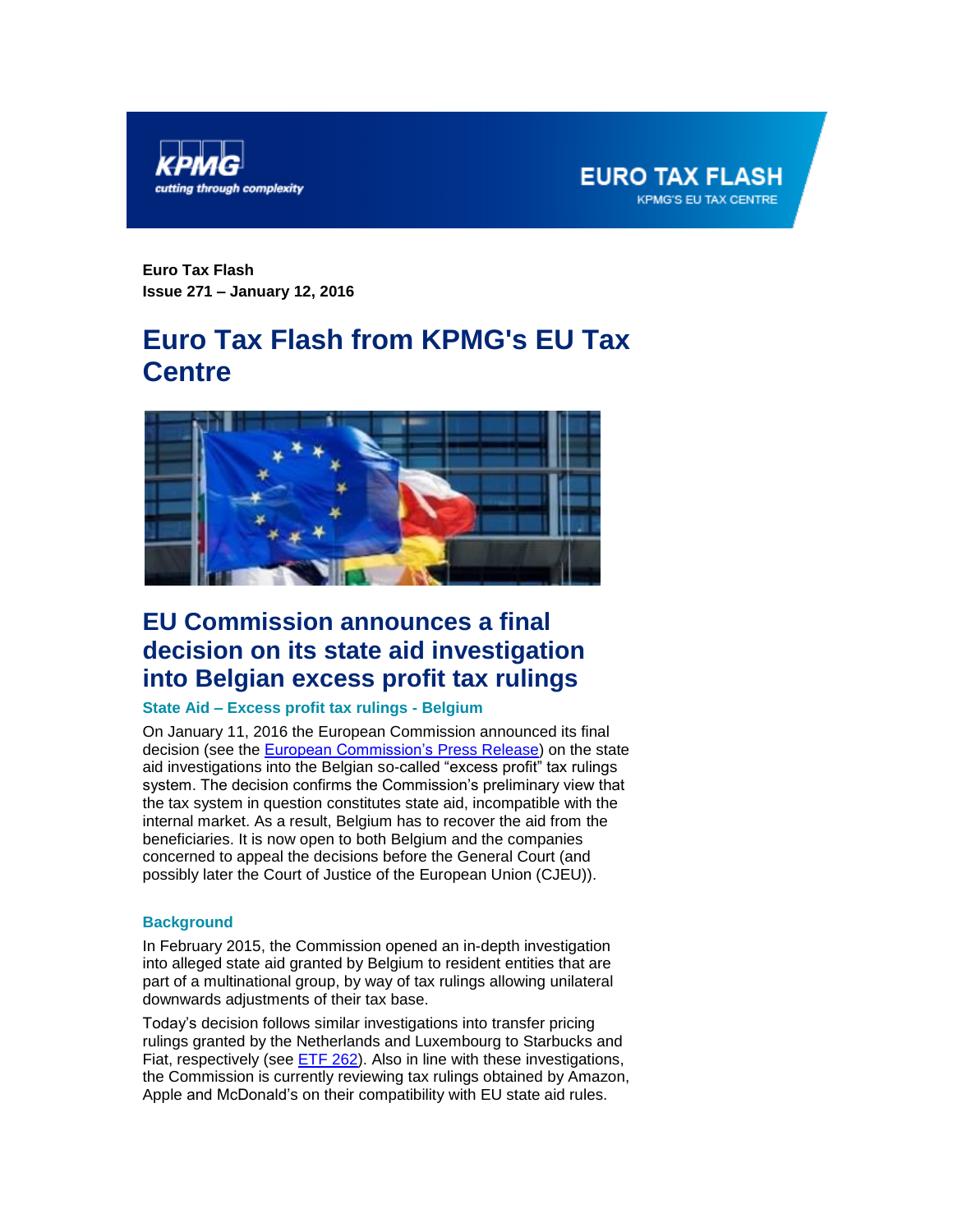The launch, by the Commission of multiple investigations into the Member States' tax rulings (primarily APAs) is part of the EU initiatives in the areas of tax transparency and tackling harmful tax competition between Member States and tax avoidance.

Under EU law, the Commission is obliged to review state aid granted by EU Member States. If it finds that the aid is not compatible with EU law, it is further compelled to require the Member States concerned to abolish or alter such aid within a prescribed time period, as well as force the latter to recover the aid from the taxpayers that have benefited. Broadly speaking, aid is incompatible with EU law if it distorts competition by, for example, favoring certain undertakings and thus affecting trade between Member States. However, certain aid is specifically considered compatible with EU law, such as certain regional aid granted to promote economic development.

#### **The Decision**

In its earlier decision to open a formal investigation  $(C(2015) 563)$  $(C(2015) 563)$  and in today's press release, the Commission first observes that the "excess profit" tax rulings constitute a scheme. This is an important element as this implies that all rulings granted under this regime are affected.

The Commission then broadly defines the Belgian "excess profit" tax rulings as allowing multinational companies to reduce their tax base for alleged "excess profit" on the basis of the comparison between the actual recorded profit of a multinational and the hypothetical average profit a stand-alone company in a comparable situation would have made.

The Commission then argues that the exemption provided for under this "excess profit" ruling system does not apply to all undertakings subject to Belgium corporate income tax equally and that Belgium does not apply the arm's length principle properly. As a consequence, the measure is considered as a selective advantage for which there is no justification.

On this basis, the Commission estimates that at least 35 multinationals have benefited from this aid and that the amount to be recovered could reach € 700 million.

#### **Next Steps**

This decision forms part of the standard state aid investigation procedure. The non-confidential parts of the decision are expected to be published in the next few months. It is now open to both Belgium and the companies in question to appeal the decisions before the General Court (and possibly later the CJEU).

#### **EU Tax Centre Comment**

This decision has to be seen in the light of the comprehensive state aid investigation process the Commission has intensified in December 2014 and is another indication that they are continuing to challenge the transfer pricing tax practices of certain EU Member States.

At this point in time it is difficult to draw conclusions since the text of the decision is not yet public. It should be noted that the decision can